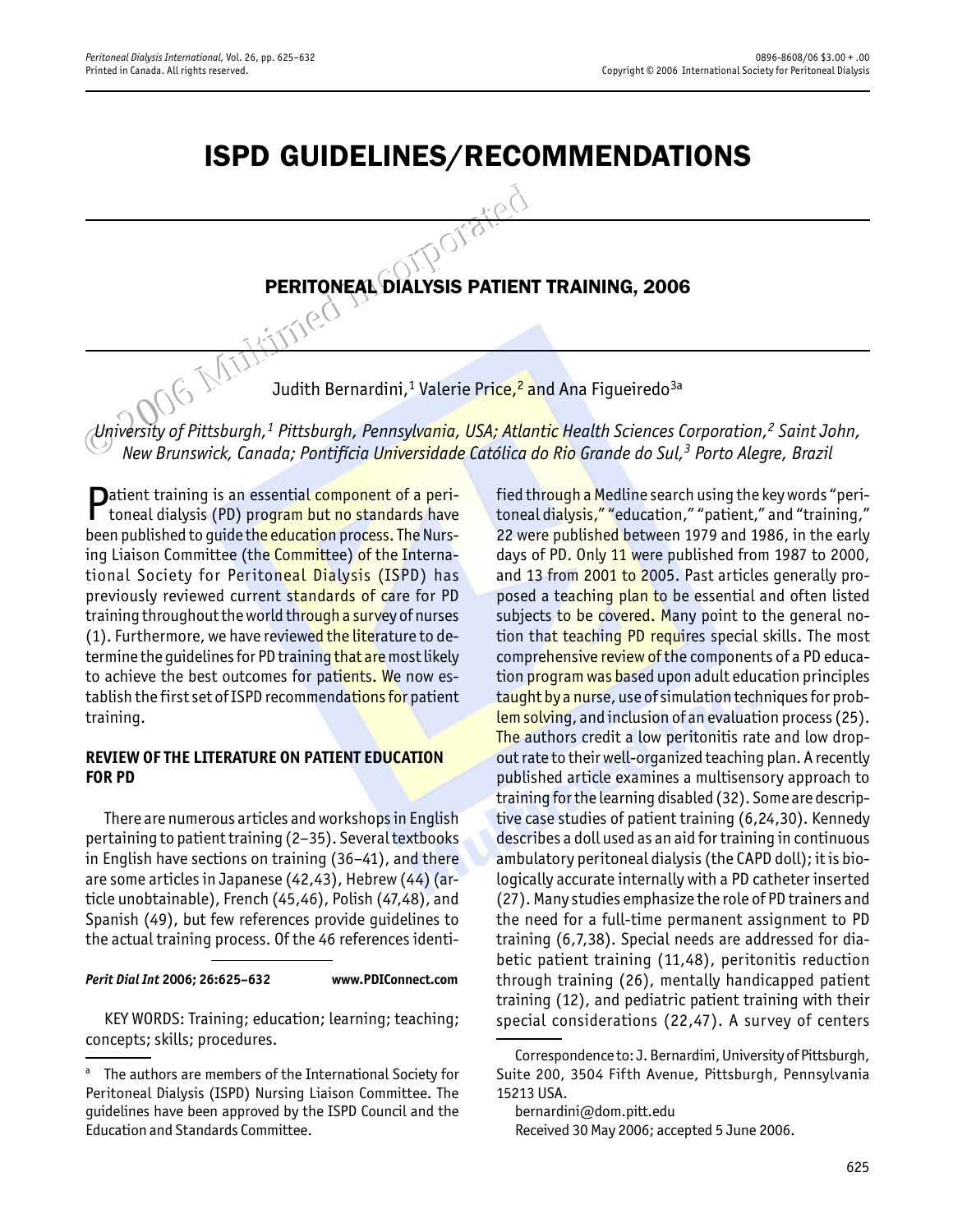caring for pediatric patients found lower peritonitis rates in programs with larger numbers of patients and with longer training time (50). Barriers to learning and approaches for those with low levels of literacy, the elderly, and issues of cultural diversity are addressed in on-line presentations by the Renal Education Association (33).

2200066 Multiple The presentations by the Renal Education Associa-<br>
The principals of patient education have been detailed that a<br>
11 The principals of patient education have been detailed that a<br>
12 Column<br>
12 Column<br>
12 The principals of patient education have been detailed by nephrology nurse organizations such as the American Nephrology Nursing Association (ANNA) with their Core Curriculum (39), but there is little in the way of standards by which individual PD programs could evaluate their training program.  $\prec \vee \preceq$ 

practical skills The ISPD Publications Committee published recommendations for training requirements of nephrology nurses in 1996, listing specific theoretical objectives and practical skills, but without specific standards for patient

#### ISPD GUIDELINES: PRINCIPLES OF PD TRAINING

#### WHO SHOULD BE A PD TRAINER?

A nurse should provide PD training whenever possible rather than a technician (Opinion based). While there are no studies evaluating the education or abilities of the trainer, nurses seem more likely to possess the qualities required. Previous ISPD recommendations have included a 6- to 8-week orientation in PD and assignment to a mentor who will observe the nurse performing patient education (51). Specific objectives of theoretical knowledge and practical skills have been outlined by the ISPD (51,52). The ratio of patient to nurse is, ideally, 1:1; however, the practice of 1 nurse training  $2 - 3$  patients at the same time has never been studied. The Committee recommends the 1:1 ratio until further research can demonstrate the effectiveness of group training (Opinion).

The nurse selected to provide PD training must have good communication skills, be innovative and consistent, and firmly believe in patient self-care. Since most health professionals have received no formal preparation for patient education, the trainer must be willing to develop proper training skills based upon the principles of adult learning. Formal preparation by education specialists in the principles of adult learning would be very desirable for the PD trainer. Some experience in general medical and surgical nursing is essential since the majority of PD patients have numerous comorbid conditions. The skills of a PD trainer will be augmented over a period of years in a PD program; however, the trainer should never be complacent about acquiring new skills and methods of training. Continuing education is very im-

portant for PD trainers so that their skills do not become stale and trainers do not stray from the principles of adult learning.

Mentoring from an experienced nurse can be very helpful for the new trainer. The Committee recommends that a new PD trainer be supervised for at least 1 patient training course before becoming an independent trainer (Opinion). The abilities of a PD trainer can be evaluated using the trainer learning objectives listed in Table 1. Mentoring is also helpful to the experienced nurse, as it requires a careful presentation of the principles of the education process. Individual trainers, and the PD program as a whole, should be assessed periodically for outcomes of patients whom they trained (peritonitis, catheter infection, protocol violations, clinic atten-

#### TABLE 1

Peritoneal Dialysis (PD) Trainer Learning Objectives

The PD trainer will be able to

- Provide an effective environment for learning
- Present an overview of the PD training course to the patient
- Prepare the learner for what they are to learn and how the learner and the trainer will know that learning has occurred
- Demonstrate steps of procedures with consistency for the learner
- Apply the concepts of adult learning
- Understand the difference between motor skills and procedures
- Encourage and support the learner through repetition and verbal cues
- Prevent the learner from practicing procedures until all steps have been learned in order
- Supervise the learner's practice until all steps have been mastered
- Provide immediate feedback during learner practice
- Understand not to teach theory during motor skill learning
- Restrict the educational content to three or four messages per hour
- Help the learner problem solve by defining problems and listing possible solutions
- Use questions to evaluate the learning process and guide the learner
- Understand that concepts involve recognition of symptoms
- Recognize that learners need repetition of new information in order for it to move from short-term memory to longterm memory
- Use pairs to help learners differentiate symptoms and concepts
- Recognize that information memorized is the easiest to forget
- Evaluate the effects of learning by tracking outcomes
- Understand that retraining is important as a form of repetition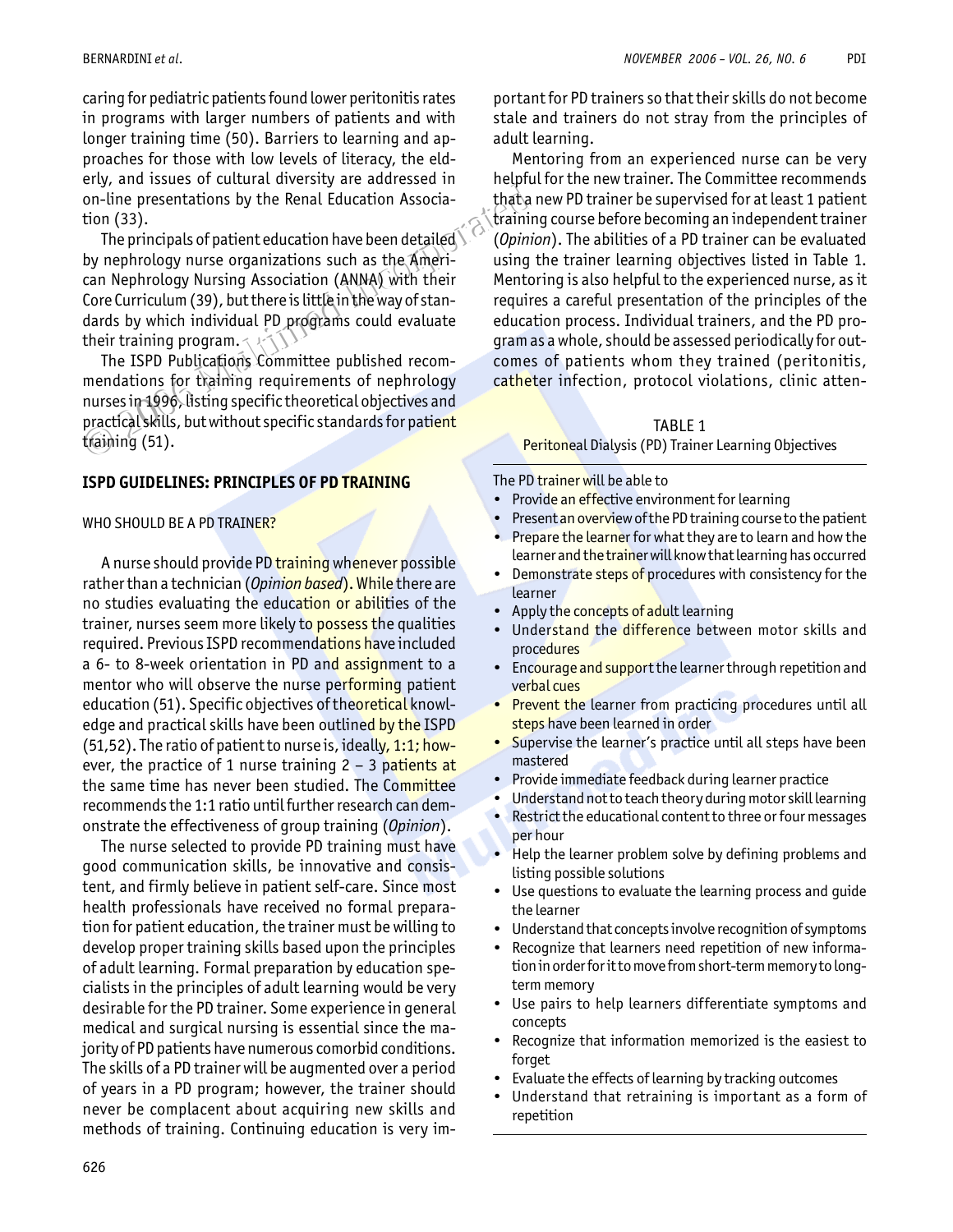dance, time on PD, deaths, transfers off PD). Much research is needed to determine the optimal method of training the trainer.

### THE ROLE OF THE PHYSICIAN

 $(C)$ 2200066 MMullet and provide the PD trainer with the and provide the PD trainer with the content of the educational responsibilities of training patients. Physicians should (not assume that a nurse would have these skills. The physician should provide the PD trainer with the opportunity to learn the theory and practical skills of  $PD$ ). as well as preparation for the educational responsibilities of training patients. Physicians should not assume that a nurse would have these skills. Additionally, assignment of an experienced mentor is imperative. In a new or small program, this may require the PD trainer to attend another center for mentoring. Industry-sponsored preparation of the PD trainer may be an excellent option but the physician is responsible for determining the quality of this educational curriculum.

### WHO IS THE LEARNER?

The learner can be the patient alone, the patient with a partner, the partner only, or a third-party caretaker. The PD trainer should determine who is the most appropriate learner, with consideration for patient and family preferences and abilities. It is important to evaluate the learner on an individual basis. The learner should be allowed to establish his or her own pace of learning. When the patient is a learner, uremia and other medical illnesses may seriously complicate the learning process. Cognitive skills may be compromised in these patients, requiring much patience and repetition in training. Many patients will have disabilities and comorbid conditions that require careful adaptation of the teaching plan.

#### WHAT SHOULD BE TAUGHT?

A formalized program is the best method to prepare a patient for self-management of a chronic disease (36). This program includes procedures and problem-solving skills, concepts of PD self-management, emotional support, and guidance for behavioral changes. Self-management is one of the most well-defined purposes of patient education with the greatest potential for benefit.

The learner needs to know concepts and to perform specific motor skills. Procedures (such as an exchange) require both motor skills and concepts. The learning process is not advanced by simply conveying "facts" for memorization. A teaching plan must be established. It may be merely an outline or a more detailed course plan. The specifics of a teaching plan have been clearly outlined in The Textbook of Peritoneal Dialysis (38). All procedures should be available in written or pictorial form for patients. Unit protocols should be based upon published ISPD guidelines:

- 1. Overview of PD
- 2. Aseptic technique, hand washing, masking (optional)
- 3. Steps in exchange procedures
- 4. Emergency measures for contamination
- 5. Exit-site care
- 6. Complications (peritonitis, fluid balance, drain problems, constipation, exit-site infections, fibrin, leaks, pain, adding intraperitoneal medications)
- 7. Troubleshooting
- 8. Record keeping
- 9. Ordering supplies
- 10. Clinic visits/home visits
- 11. Holiday protocols/employment/hobbies/sports

A post-training test for the patient should be created to determine if the training objectives have been met. This test should include both concepts and skills testing by the trainer.

Appropriate teaching aids must be acquired, including easy-to-read materials, hands-on-training equipment, such as a mannequin or training apron with PD catheter; a blackboard, felt board, or paper board in the training room; and, optionally, video or audio tapes or access to the Internet. Materials used as supplements for training should be written in simple words and short sentences, in an uncluttered format, in a font large enough for easy reading, and with headers to organize the document. All-upper-case lettering will decrease readability. Illustrations should be simple and have captions. Documents created on the computer can be tested for readability and should not exceed grade 6 level. At this level, 75% of Americans will be able to read this reasonably well (37). This may need to be adjusted in other parts of the world for the appropriate literacy skills of the population in training.

#### WHERE SHOULD THE TRAINING OCCUR?

The training room needs a door for privacy and quiet. No other activities should be conducted in the room while a patient is in training. There needs to be good lighting with adequate work surfaces and a sink for hand washing. A chair in which the patient can rest is desirable. Training can be done at the clinic, in the hospital, at the patient's home, or at an alternate site. One study has shown improved outcomes for patients taught in their home compared to training at the clinic (19).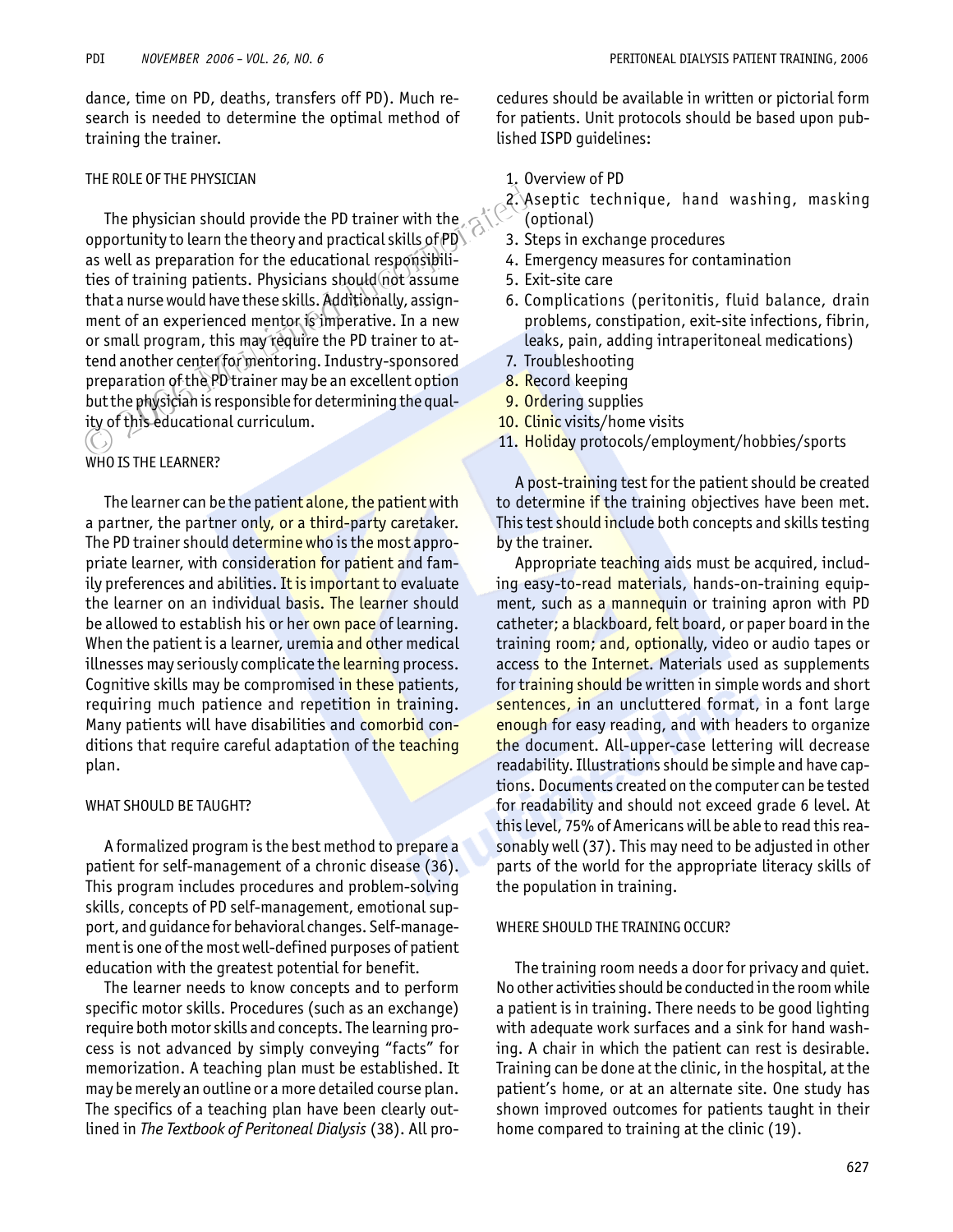# WHAT SHOULD BE THE DURATION OF TRAINING?

2200066 MMullet and the training time are defined and to the training time was related to lower<br>
2200066 MMullet training did, hower, find that longer training time was related to lower<br>
2200066 MMullet training comparing A recent international survey of the number of days and hours per day currently used by PD nurses around the world did not demonstrate any relationship to peritonitis rates (1). An international survey of pediatric training did, however, find that longer training time was related to lower peritonitis rates ( $p < 0.01$ ) (50). There are no randomized studies comparing outcomes with duration of training. One study reported lower infection rates using a new curriculum with fewer total hours of training compared to a previous curriculum; however, it is not clear whether the new curriculum or the training time had the most influence (17). Thus, it seems reasonable to suggest that training must continue at least until the PD trainer determines that the patient can meet (at a minimum) the following objectives:

- The patient is able to safely perform all required procedures
- The patient is able to recognize contamination and infection
- The patient is able to list appropriate responses

While the Committee is unable to recommend a specific duration for training, we recognize the limitations imposed by healthcare agencie<mark>s upon days o</mark>f training. Clearly, further research in this area is needed.

# HOW SHOULD THE PATIENT BE TAUGHT?

Always prepare the learner with what they are going to learn, what the trainer will be doing, what the learner will do, and how both of you will know that learning has occurred. In the self-efficacy theory of learning, the patient must believe he is capable of performing the required skills (39). This is accomplished with simple task repetition at each step of a procedure. It can be enhanced by encouragement ("Good, you are doing that correctly."), or support ("Be careful where you place your fingers."), or fear ("This kind of mistake could cause peritonitis."). Another component of self-efficacy is outcomes expectations; that is, once the patient can perform a procedure correctly, the objective is to continue performing that procedure as taught.

In creating an educational program, one must be clear about the goals and know what is to be taught and how it will be taught. It is best to restrict the educational content to three or four key messages per hour of instruction (39).

Structure and ritual in procedures gives security to both the learner and the teacher. In one-on-one education of the patient, the four basic considerations for the

nurse are the time to teach, what to teach, how to teach it, and documentation of learning.

Often, personal experiences with learning are not helpful for the role of educator (37).

Role-playing is an effective way to rehearse new skills and to rehearse for future difficulties. Nurses may roleplay with one another when trying out techniques for training. Patients may role-play with the use of the practice catheter to practice procedures. The PD trainer may need to be creative about other ways to teach, such as group retraining or problem solving, use of telephone and e-mail, story-telling, and Web-based training.

In developing a problem-solving approach in the training program, the patient needs help to define the problem, then to list possible solutions. The patient should select a solution, try it, and evaluate the results. If that solution does not work, the patient should be allowed to try another or to seek advice from the nurse about other solutions.

Practice is very important to the learner. This is how the learner accomplishes correct movements so that the muscles become "programmed." Practice allows the brain to learn to recognize errors and give feedback. Mistakes must be acknowledged as a fact of life and something to enhance learning.

The patient does not perform an exchange using their own catheter until all of the above steps have been mastered. This increases the likelihood that the patient will safely and successfully perform the exchange without contamination or error, and will increase patient confidence in their ability to achieve the goals of learning the procedure.

# HOW ADULTS LEARN CONCEPTS

[Note: The following two sections on adult learning are derived primarily from a series of workshops given by educational psychologist Dr. Terry TenBrink (35).]

The cerebral cortex stores information. Memory learning requires repetition. Learners can memorize the time they are to do something, the supplies they need, and the parts of the equipment or machine to be used. Memorization does not mean understanding, however, so this must not be the only part of the learning process. The teacher can check the learner's progress by asking, "Tell me again the steps…?" In giving feedback to the learner, be careful not to get ahead of what they are doing, as the teacher then will be telling the learner rather than the learner processing the information. Questions from the teacher are a powerful learning tool. They allow evaluation of the learning process, help the learner to think, and guide the learner. Positive questions ("What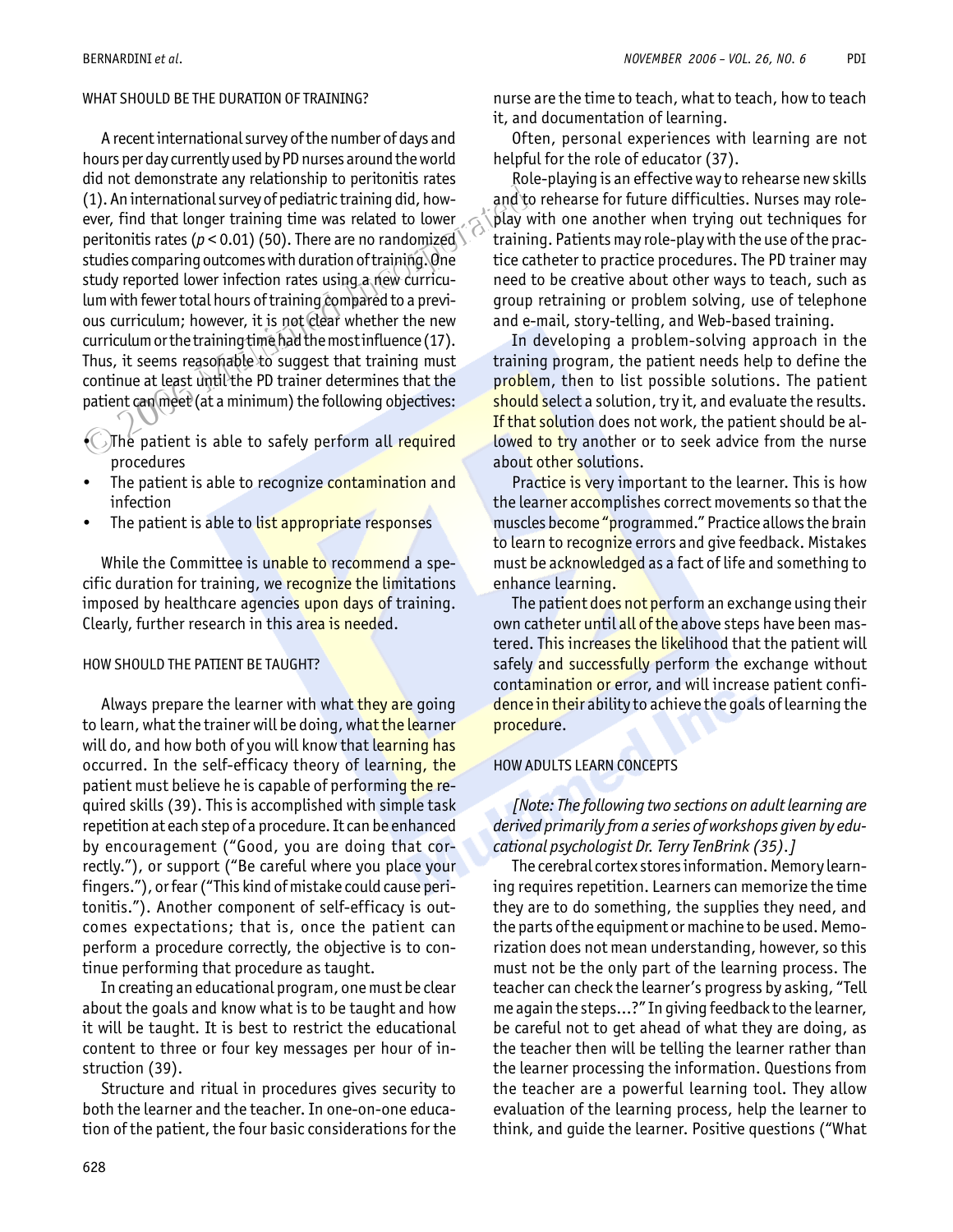do you need to do next?) take less time for the learner to process than negative questions ("What do you need to avoid doing now?"). If asking a question, the teacher should allow some silence while the learner is processing the answer, particularly for more complicated, negative questions.

Foreignment understand the concept, proceed with other<br>pairs more difficult to differentiate. Cloudy bags can be be questions.<br>
Teaching concepts such as peritonitis involves an un-<br>
restanding of what is sterile, what is clean, what is con-<br>
minated, and what are the signs of infections Ayoid<br>
petitive listing of symptoms, as this Teaching concepts such as peritonitis involves an understanding of what is sterile, what is clean, what is  $\mathsf{conf}_1$ taminated, and what are the signs of infection. Avoid repetitive listing of symptoms, as this will cause the learner to only memorize the list. Recognition of symptoms can be presented by the teacher as, "I will describe symptoms, and you guess which might be peritonitis." Using pairs of symptoms, initially describe one very likely to be peritonitis and one very unlikely to be peritonitis, such as belly pain and headache. If they quess correctly, to help them understand the concept, proceed with other shown to the learner in the same pattern of pairs, one very cloudy versus one crystal clear, then one very cloudy versus somewhat cloudy, then one very cloudy versus slight cloudy.

Learners cannot keep more than  $7 \pm 2$  bits of new information in their short-term memory at a time (35). With repetition, this information can reach long-term memory and will be stored. The learner needs time to get information to long-term memory before going to the next set of learning tasks. Although information memorized is the hardest to learn, it is the easiest to forget. This is an important point for the teacher with respect to retraining, as learners often simply forget. Thus, learning about the signs of peritonitis during training may be long forgotten if they do not develop their first peritonitis until 2 years later.

#### HOW ADULTS LEARN MOTOR SKILLS (35)

Motor skills are stored in the cerebellum (Figure 1). When procedures are demonstrated initially from start to finish, the mind sees these things together and will store and later retrieve them together. An exchange is a procedure that involves a set of controlled, learned motor skills in a specific order (Table 2). Each part of a procedure may be taught and then reassembled in order.

Step 1, Cognitive Stage: The patient learns the steps of a PD procedure skill. They may recite the steps or read the steps until memorized in order using a written checklist. The mind is learning what it needs to know in order to teach the muscles how to react. Learners will not have "hands on" during this stage.

The learner observes repeated demonstrations by the trainer to allow the mind to memorize the steps neces-



Figure 1 — Acquiring peritoneal dialysis procedural motor skills. Muscles learn to follow the brain's instructions through three distinct stages of learning.

TABLE 2 Teaching Motor Skills for Peritoneal Dialysis

Teaching motor skills

Step 1: Trainer demonstrates silently

- Step 2: Trainer demonstrates while describing each step in detail
- Step 3: Trainer demonstrates while describing only key words

Learning motor skills

- Step 1: Patient describes or reads each step; trainer then performs steps
- Step 2: Patient *does not* practice procedure until able to describe each step
- Step 3: Patient practices the procedure using the practice apron with peritoneal dialysis catheter, describing each step as performed
- Step 4: When able to perform Step 3 successfully, patient performs procedure using own catheter

sary in the PD procedure. Each of the following may be repeated many times by the trainer before moving to the next:

- 1. The trainer demonstrates silently.
- 2. The trainer demonstrates while describing each step in detail.
- 3. The trainer demonstrates while describing only key words.

Step 2, Practice Stage: The patient describes or reads each step; then the trainer performs each step. The patient does not practice the procedure until able to describe each step.

Under supervision of the trainer, the patient begins to practice the procedure using a mannequin with a PD catheter, reciting each step as performed:

1. The trainer provides *immediate* feedback during practice.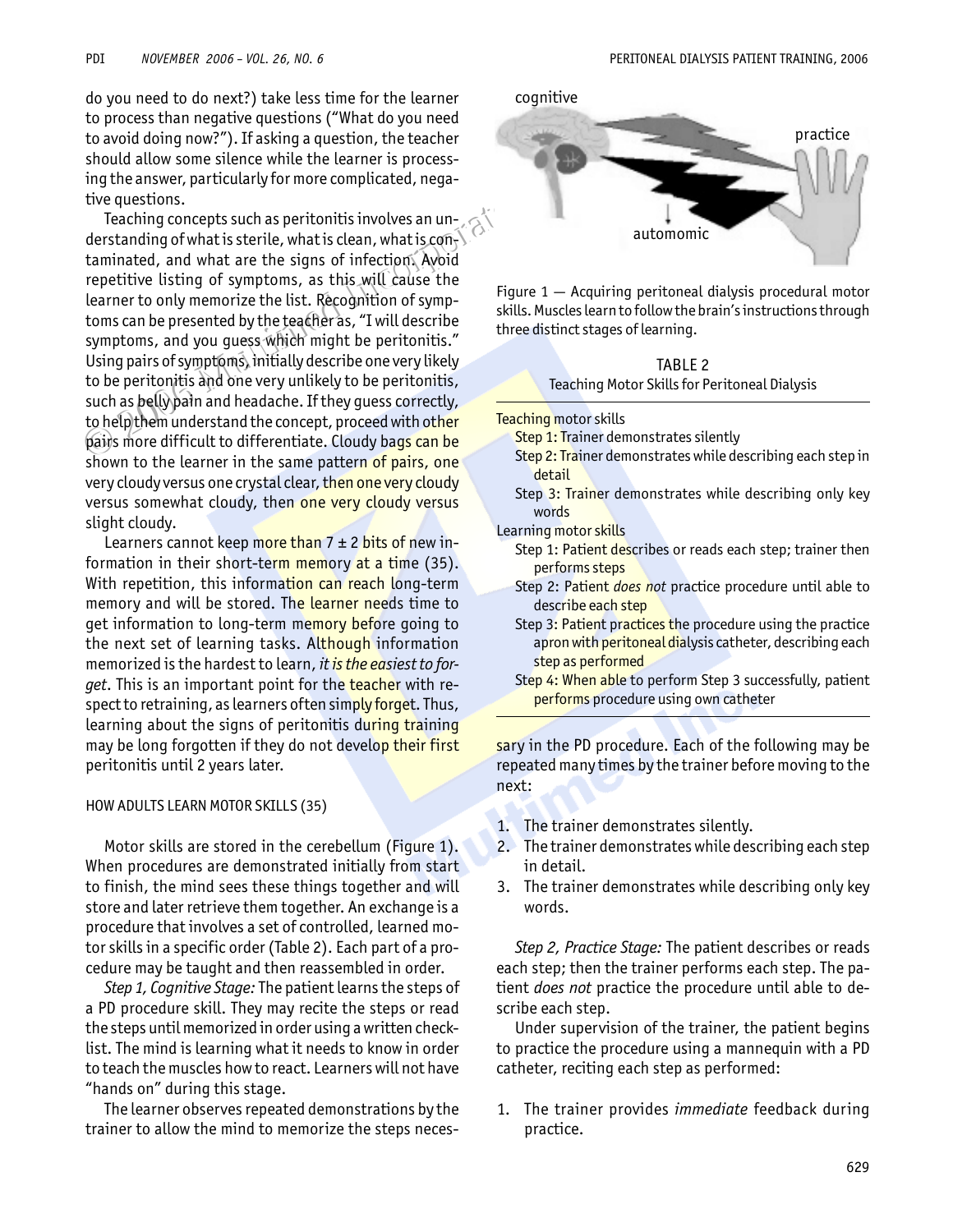- 2. The trainer states what the learner is doing correctly.
- 3. The trainer stops the learner when mistakes are made (not later):

(a) "Whoops, back up…"

- (b) "Let's think of a way to help you remember…"
- 220 External of a may be negliged tendentially the trainer redirects the learner to a place in the pro-<br>
2200066 MMullet pro-<br>
2200066 MMullet trainer may guide the learner through proplem<br>
The trainer may guide the learn 4. The trainer redirects the learner to a place in the procedure where no mistakes were made and has the learner retrace next steps correctly.
- 5. The trainer may guide the learner through problem areas:
	- (a) "Keep your fingers on the blue section..."
	- (b) "Always hold your transfer set in your left hand" (if the learner is right handed).

Avoid saying and/or showing "don't do this." Learners will simply retain that incorrect image and it will confuse the learning process.

The current process.<br>
(Step 3, Autonomic Stage (or Automatic): The learner<br>
refines movements and is able to perform consistently refines movements and is able to perform consistently and faster. Patterns will now be transferred from the cortex to the cerebellum.

There should be no teaching of "whys" during the motor skill learning. This should be done either before or after motor skill learning. If the learner asks why, the teacher can say, "Good question, we'll get to that after we finish with this."

When the procedure skill has reached the cerebellum (concepts and motor skills), the learner will be able to do other things while performing the procedure without making mistakes. This can be a test of the learner's abilities.

# RETRAINING

Although there are no studies about retraining a PD patient, the Committee recommends retraining after peritonitis, catheter infection, prolonged hospitalization, or any other interruption in PD. Patients will quickly forget the steps of procedures when they are not performing them on a regular basis. At this time, the nurse can determine whether the patient has followed the clinic protocols and has correctly performed the steps of procedures. The trainer can also determine if the patient's abilities to perform procedures and understand concepts of PD have changed. These are essential assessments for preventing complications such as peritonitis. Retraining should be an opportunity for root cause analysis of a problem in an effort to prevent recurrence. Periodic retraining, particularly for connection procedures, should be performed on a regular basis for all patients, although there is no evidence of exactly when and how it should be done.

#### HOME VISITS

In some countries, home visits are required for patients receiving home therapies. A previous study has shown that many centers do not comply with the requirement due to staffing and economic constraints (53). In pediatric centers around the world, one study reported 60% of the centers surveyed offered home visits (50). There was no correlation between home visits and peritonitis rates, however. Common sense may dictate the need for home visits for PD patients, but there is little evidence in the literature to support this. The ISPD Nursing Liaison Committee strongly recommends the use of home visits as part of the overall care of PD patients, as home visits provide insight into the way patients adapt and function in their own environment (Opinion). Further research is needed to determine the timing and frequency of home visits with respect to patient outcomes.

# IMPROVING OUTCOMES BASED ON PD TRAINING

Patient education, when done poorly, creates confusion and a loss of confidence for the learner and violates the ethics of patient education (32). To avoid this, outcome assessments of the education process should include periodic reassessments of patient technique and problem solving, tracking of outcomes such as peritonitis and catheter infections, and causes of hospitalizations, deaths, and transfers off PD. Trainers should be held responsible for reasonably foreseeable patient errors that could have been prevented by patient educa- $\frac{1}{2}$ tion (36).

The most striking study of the impact of a PD training program on outcomes involved an industry-sponsored theory-based curriculum (17). A well-structured program that focused on what the learner needed rather than what the teacher needed was implemented for 246 PD patients and compared to 374 with conventional training prior to the study. Training time was significantly longer for the new curriculum (29 vs 22.6 hours,  $p <$ 0.001), but retraining time was not different with the new curriculum (8.7 vs 12.5 hours,  $p = 0.13$ ). The new curriculum resulted in lower exit-site infection rates compared to conventional training (0.22 vs 0.38/year,  $p < 0.004$ ) but similar peritonitis rates (0.34 vs 0.44/ year,  $p = 0.099$ ). There were fewer hospital admissions in the new curriculum group (2.66/year) compared to the conventional group (3.74/year,  $p < 0.0001$ ). Thus longer training time, particularly when associated with a well-structured curriculum, may be associated with improved outcomes.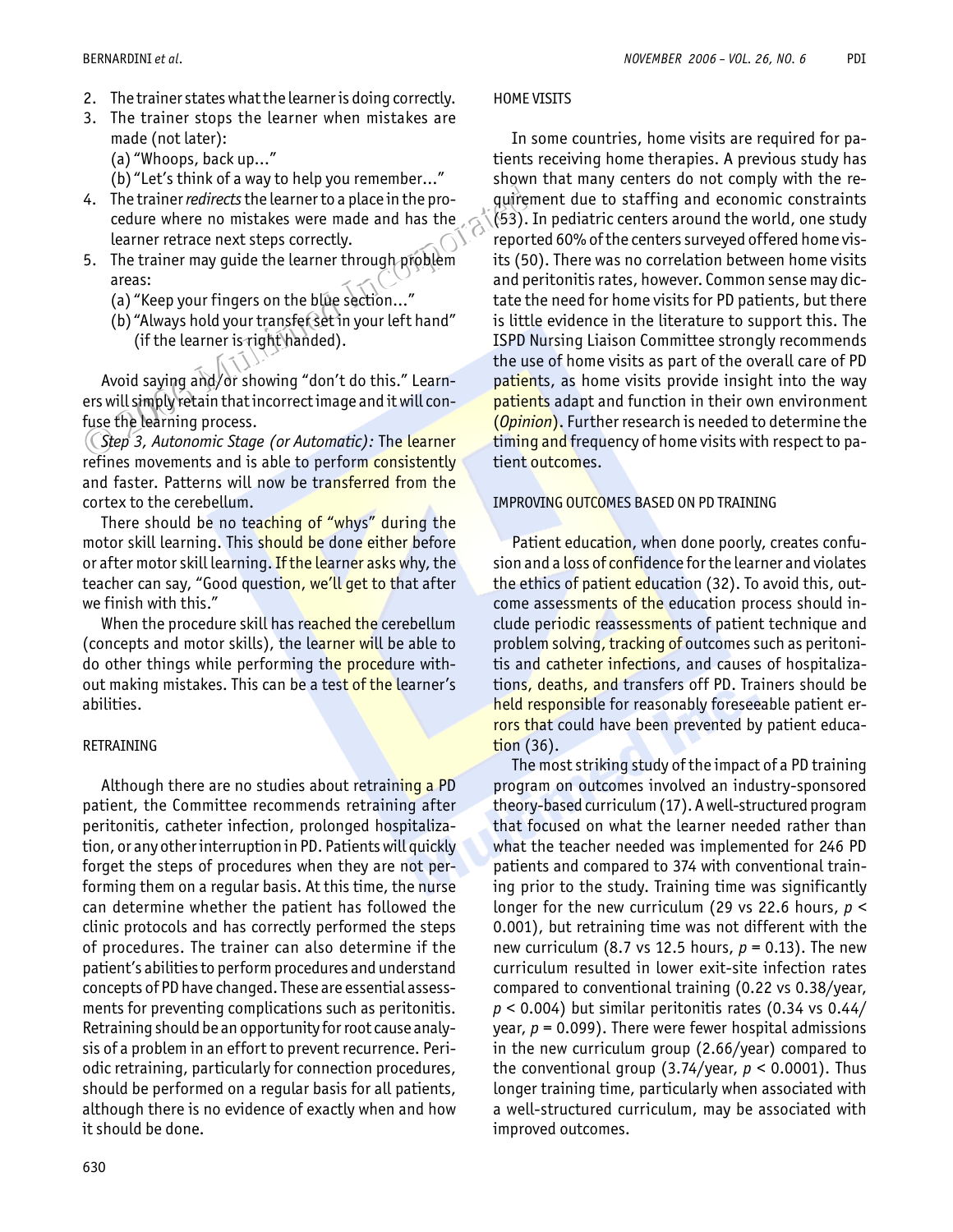2200066 Multiple this transformation of the new curriculum after having the home training period (noted). This suggests that improved outcomes could the conduction of training optime at ederived from simply moving the loc Peritoneal dialysis training in the patient's home was studied at a single center and compared to previous experience with in-center training (19). In 84 patients trained at their home (47 on CAPD and 21 on automated PD), peritonitis rates fell from 0.5 episodes/year during the historical in-center training period to 0.24 episodes/year during the home training period (no statistical comparison was provided nor was time at risk reported). This suggests that improved outcomes could be derived from simply moving the location of training to the patient's home. Further research in a randomized trial is needed.

Example were determined using a diagnostic tool from<br>the British Dyslexia Association. In this small pilot study, A third study of PD training involved a modified curriculum for patients with learning disabilities (32). Ten patients were randomly assigned to the standard training program or to the new curriculum after having their learning level determined using a diagnostic tool from the new curriculum resulted in reduced training time ( $p =$ 0.01). Peritonitis rates were similar in the new curriculum (none in new curriculum vs 0.46 per year in the standard curriculum,  $p = NS$ ). In a fourth study, using an international survey of training in 76 centers with pediatric patients, there was no correlation between the nurse-to-patient ratio and peritonitis rates (50). As previously noted, more training time was correlated to lower peritonitis rates.

These four studies are the only evidence in the literature of outcomes based on patient training for PD. Clearly, more studies are needed in the **future.** However, there is an indication from the published studies that the nature of the training program could have significant impact on patient outcomes. This highlights the need for guidelines and standards for patient training programs.

# FUTURE RESEARCH

Clinical trials need to be done, particularly randomized studies, to assess different strategies for training. These may involve entire new curriculums or portions of the process. Outcomes must be prospectively recorded in order to evaluate differences and to control for appropriate variables. With only three trials currently in the literature, both comparing a new strategy with a retrospective strategy, there is a clear need for future prospective research.

If new strategies of adult learning are developed, they must be evaluated for appropriateness for PD patient learning. In the meantime, the current recommendations should provide a structure that new PD clinics should use to develop home training programs and that existing PD clinics should use to determine if they are meeting the guidelines.

There is a common misconception that *anyone* can train a home patient. Nothing is likely further from the truth. In fact, preparing patients to perform home dialysis safely and comfortably is a daunting task. It requires the trainer to develop new skills and to understand the complexities of adult learning in the uremic patient. It is a central component of a successful PD program with optimal outcomes.

# **REFERENCES**

- 1. Bernardini J, Price V, Figueiredo A, Riemann A, Leung D. International survey of peritoneal dialysis training programs. Perit Dial Int 2006; 26:658–63.
- 2. Watts K, Ellis E, Pearson D, Well T, Stovall P. Peritoneal dialysis training in a patient with multiple congenital anomalies. Adv Perit Dial 1992; 3:199–200.
- 3. Graham-Macaluso MM. Complications of peritoneal dialysis: nursing care plans to document teaching. ANNA J 1991; 18:479–83.
- 4. Miller L, Roy C, Atcherson E. Home peritoneal training and the community nurse. Home Healthc Nurse 1985; 3(3): 26–30.
- 5. Hekelman FP. A framework for organizing a CAPD training program. J Nephrol Nurs 1985; 2:56-60.
- 6. Perras ST, Mattern ML, Hugues C, Coyer J, Zappacosta AR. Primary nursing is the key to success in an outpatient CAPD teaching program. Nephrol Nurse 1983; 5(4):8-11.
- 7. Green M. The nuts and bolts of establishing a home training program. AANNT J 1983; 10(5):42-5.
- 8. Guzman VM, Atcherson E, Roy C. Training for peritoneal self-care options: CAPD, IPD, CCPD. AANNTJ 1983; 19(5): 33–8.
- 9. Stephenson E, Nordberg T. Education and care of the diabetic patient on CAPD. Diabetes Educ 1983; 9(1):17–19.
- 10. Wong G. Post training follow-up: a critical component for CAPD success. AANNT J 1982; 9(6):33–5.
- 11. Cagle A. Diabetic teaching of the CAPD patient. AANNT J 1982; 9(4):21–5.
- 12. Kennedy JM. The successful training of a mentally retarded patient for CAPD. AANNT J 1982; 9(3): 51-5.
- 13. Prowant B, Fruto LV. The continuous ambulatory peritoneal dialysis (CAPD) home training program. J Am Assoc Nephrol Nurses Tech 1981; 8(6):18–19.
- 14. Ray R. Establishing a CAPD program. The CAPD patient teaching program. J Nephrol Nurs 1981; 3:44–7.
- 15. Hanson PC, Taunton DK. Developing a continuous ambulatory peritoneal dialysis training program. Nephrol Nurse 1979; 1(5):19–20.
- 16. Knotek B, Biel L. Peritoneal dialysis travel tool box. Nephrol Nurs J 2004; 31:549–79, 589.
- 17. Hall G, Duffy A, Lizak H, Schwartz N, Bogan A, Green S, et al. New directions in peritoneal dialysis patient training. Nephrol Nurs J 2004; 31:149–54.